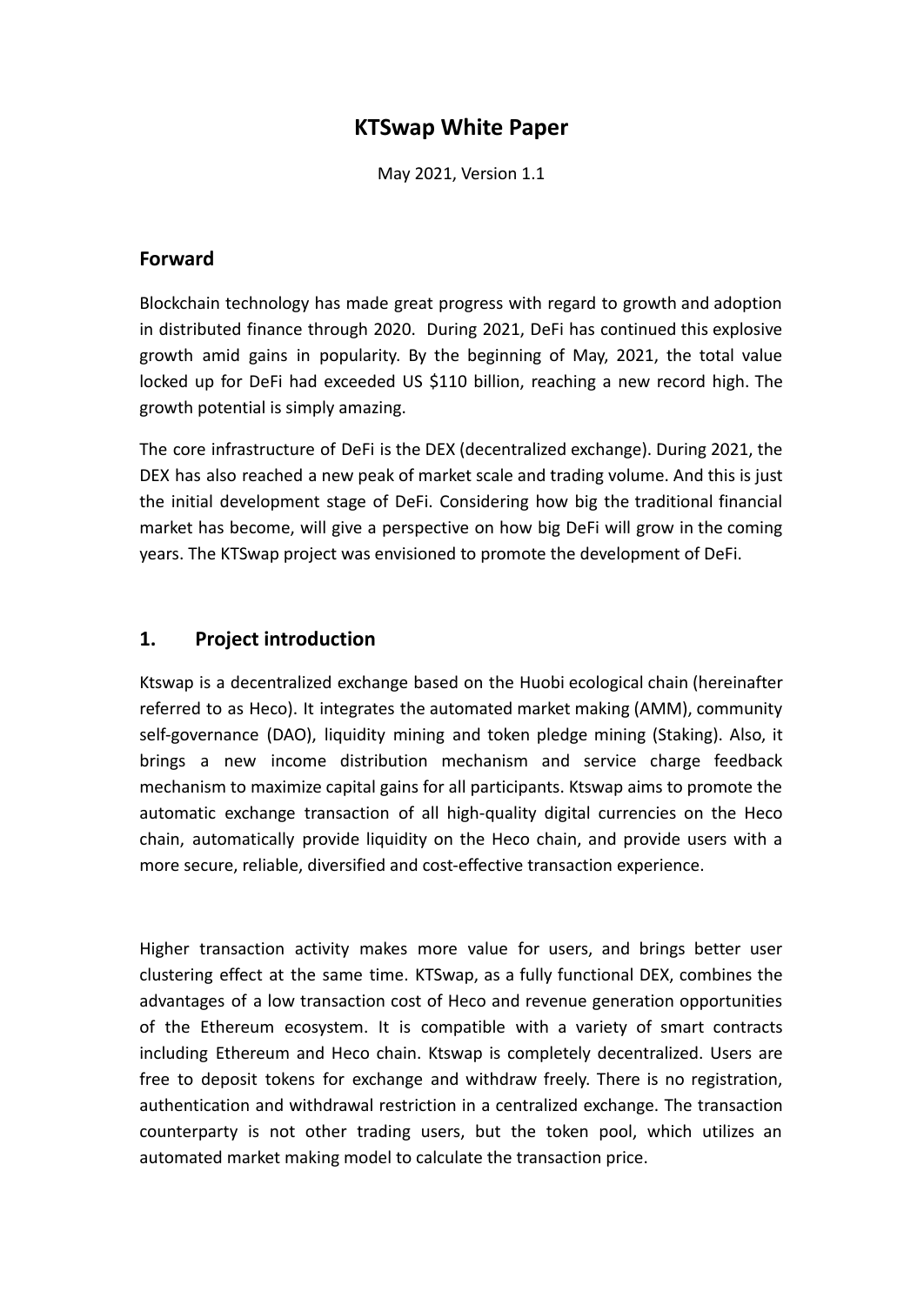# **2. Technology Program**

Ktswap is part of the future plans of the Huobi ecological chain. The bottom public chain is Heco. The block generation rate is 3 seconds when TPS reaches 500. It can fulfill the demand of users in terms of safety, speed, ease of use and investment flexibility.

## **2.1 Definitions**

## **(1) Liquidity Pool**

A system account without private key control, used to store two counter exchangeable assets.

## **(2) Liquidity**

Mortgaging two assets into the liquidity pool will help to provide liquidity for the liquidity pool. When the mortgaged assets are retrieved, the liquidity provider will automatically receive the relevant service fee charged during exchange transaction processing.

## **(3) AMM(Automated market maker)**

Also known as the liquidity provider (LP), and refers to an entity that provides liquidity on an exchange.

## **(4) Increase liquidity**

Market makers can mortgage their tokens to the liquidity pool to obtain the service fee charged during the exchange process. After the mortgage is completed, the system will lock the pledged token and issue a liquidity voucher to the user's account.

## **(5) Token exchange**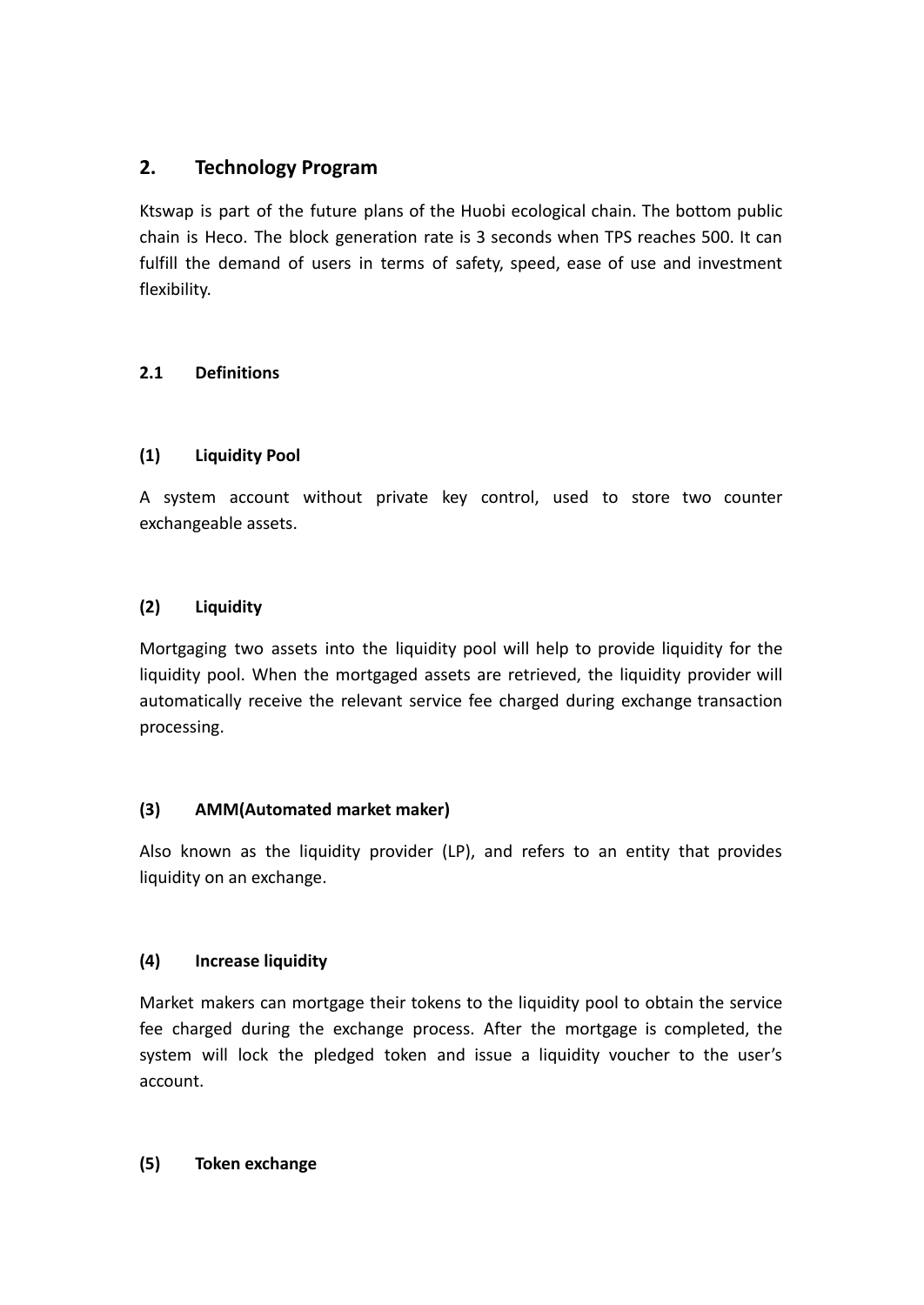After LP adds certain tokens to the liquidity pool, users can initiate an exchange transaction according to their own needs. During the exchange process, a certain service charge will be deducted from the token input by the user.

#### **(6) Liquidity withdrawal**

After mortgaging tokens, the market maker will receive the liquidity voucher to the two corresponding tokens. The market maker can use the voucher to exchange the pledged token and also receive relevant market making rewards. After withdrawing liquidity, the same amount of liquidity vouchers will be destroyed from the user's account and liquidity pool.

# **2.2 KTSwap technical solution**

### **2.2.1 AMM with Higher efficiency and lower slippage**

AMM trading pool is one of the core functions of KTSwap, which provides users with low complexity and low gas cost transactions. While allowing investors to obtain income simply and quickly, investors can also further obtain income appreciation by providing liquidity.

KTSwap uses the constant product market making formula:  $X * Y = K$ 

X represents the number of token A, Y represents the number of token B.

During the exchange progress, the value of K remains unchanged. Only when the market maker increases or decreases liquidity, the value of K will change.

The AMM of KTSwap has below advantages:

(1) Higher efficiency and lower slippage

KTSwap extends the CFMM low slippage model to volatile assets, dynamically updating the reserve weight of the liquidity pool while keeping the reserve value at the ratio of 1:1. This will ensure that the AMM transaction of KTSwap can expand the liquidity in the common price area, greatly improving the capital utilization, and providing a lower transaction slippage.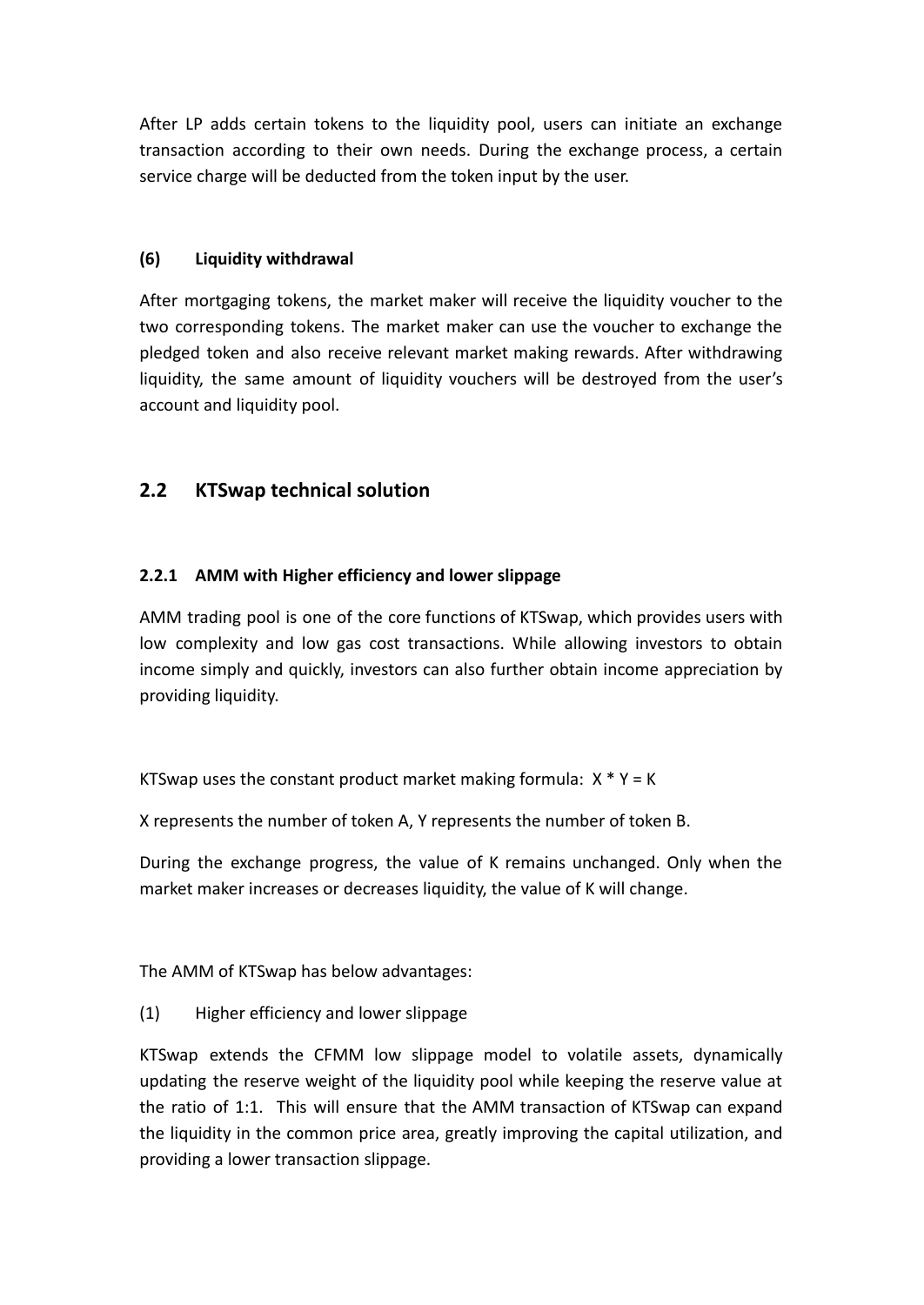#### (2) Optimize temporary loss

KTSwap will introduce Oracle smart contracts to integrate data from external sources of the blockchain, and to extend the concept to assets with variable exchange rates. Arbitrageurs no longer withdraw value from liquidity providers in the form of temporary losses, but balance token distribution in the AMM pool to deal with token trading.

### **2.2.2 Liquidity mining**

KTSwap users can deposit or lend designated tokens to provide liquidity and obtain income. The KTSwap platform continuously provides investment solutions of potential digital assets. In the initial stage, four trading pairs will be launched, then in the later stage, the new trading pair launching will be decided by voting of the DAO community governance.

#### **2.2.3 Impermanent Loss**

Oracle smart contracts will ensure the AMM pool will operate with an accurate exchange rate. The Oracle will update the asset price of the liquidity pool, and adjust the weight of the AMM pool, so that the internal exchange rate will match with the external market price, and ensure the asset pool will remain stable and balanced, while helping reduce impermanent loss of the LP.

## **2.2.4 Decentralization**

KTSwap is completely decentralized with implementation of transparent transaction mode and anti censorship use mode.

#### **2.2.5 Set transaction restriction**

The maximum investment for each address is 1wU. Each pool can max. increase 1000wU. So more users are able to participate.

## **3. Economic and governance model**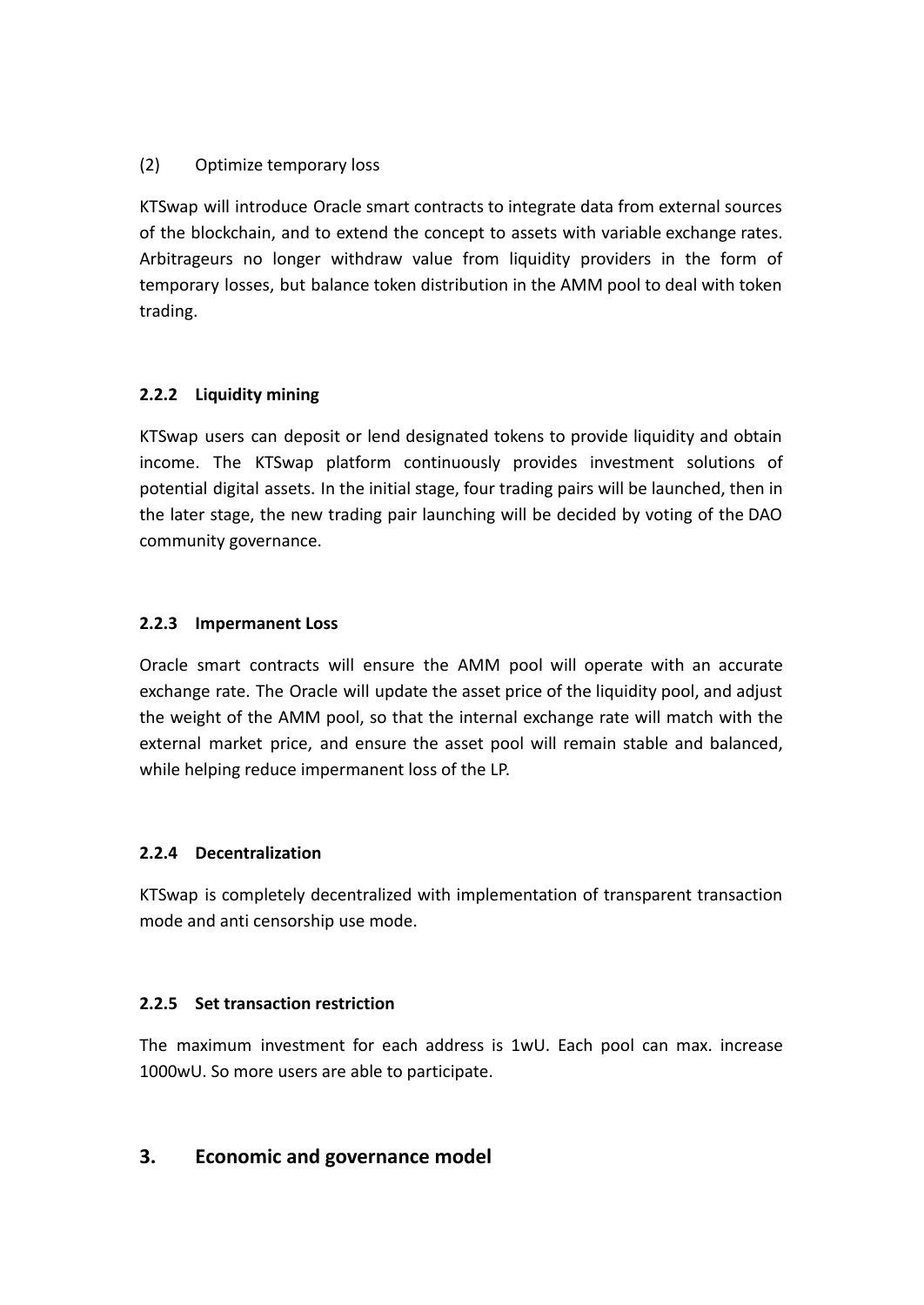### **3.1 Basic information**

Total quality of KT token: 10million pieces

| <b>Token sources</b>         | Proportion | Quantity  | <b>Rules of release</b>                                                                                    |
|------------------------------|------------|-----------|------------------------------------------------------------------------------------------------------------|
|                              |            | (piece)   |                                                                                                            |
| Liquidity mining             | 85%        | 8,500,000 | In first month, daily output is 23,000pcs<br>KT; from second month, reduce 3% per<br>month.                |
| Collaborative team<br>reward | 5%         | 500,000   | Started from the month of online,<br>equally unlocked in 10 months according<br>to the quantity of blocks. |
| Founding team                | 2%         | 200,000   | Started from the month of online,<br>equally unlocked in 10 months according<br>to the quantity of blocks. |
| Market and<br>community      | 8%         | 800,000   | Started from the month of online,<br>equally unlocked in 10 months according<br>to the quantity of blocks. |

# **3.2 Value and Equity**

# **3.2.1 Liquidity mining**

Users who hold KT can participate. In first month of mining, the daily output is 23,000pcs KT; and output will reduce 10% per month beginning the second month.

| Pool           | Daily output |
|----------------|--------------|
| KT single pool | 10,000       |
| <b>KT-USDT</b> | 5,000        |
| KT-HT          | 5,000        |
| KT-MDX         | 3,000        |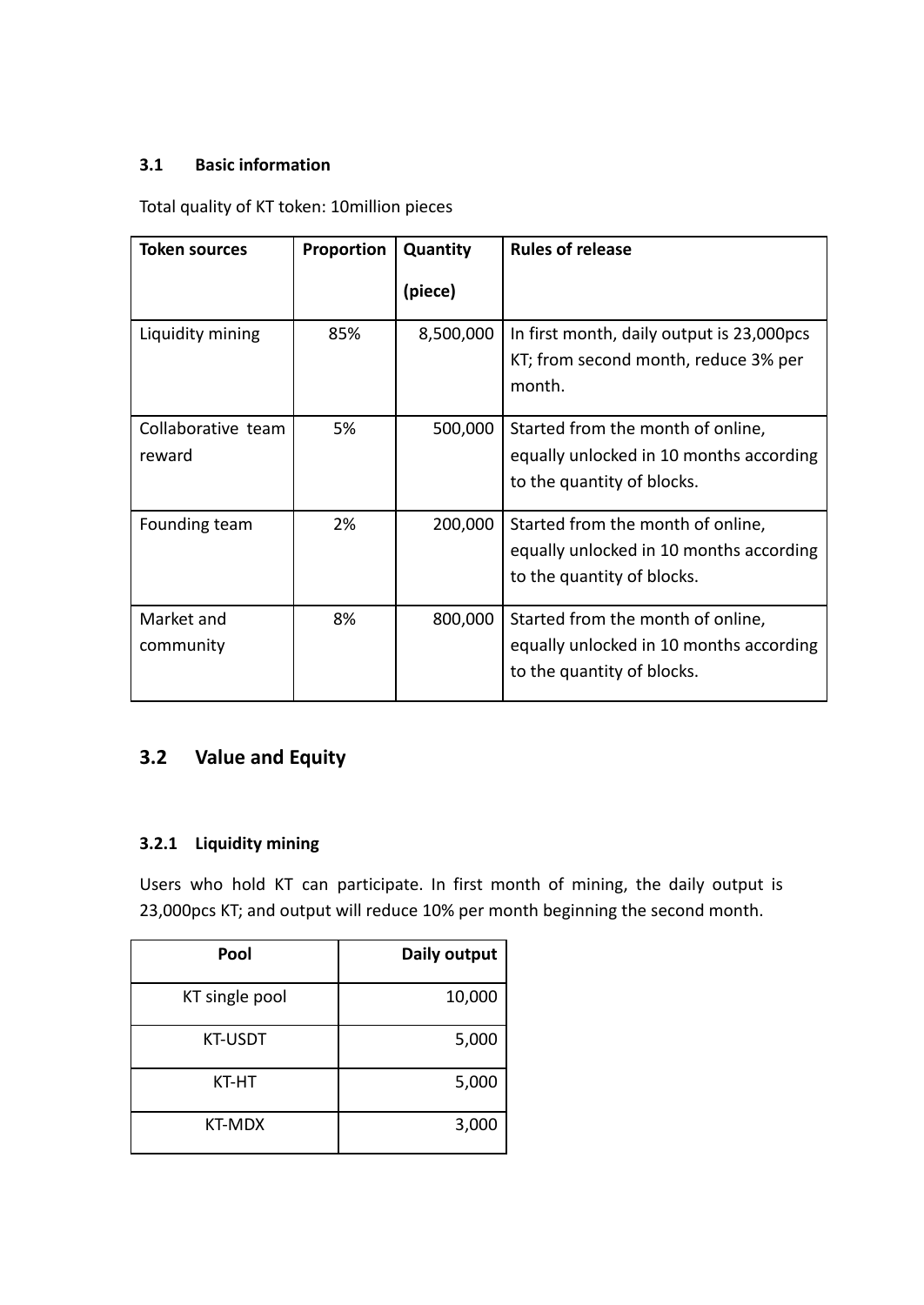| Total: | 23,000 |
|--------|--------|
|        |        |

#### **3.2.2 Automated market making transaction**

KTSwap charges each AMM transaction 0.3% of the transaction amount as a service charge. Among which, 0.2% is allocated to liquidity provider, 0.05% is allocated to the platform for promotions and buy back, and the remaining 0.05% is as incentive to the DAO community. The KT token can be used to pay transaction fees.

## **3.3 Mining ecology**

#### **3.3.1 LP mining area**

**Pool creation rules:** users can create Liquidity Pool (LP) in the trading area. When the total asset value of LP reaches 100,000 USDT or above, and the handling charge for three consecutive days reaches 100 USDT or above, the corresponding LP of the project will go online in the LP area for mining within 48 hours.

For example, when the total asset values of ABC and HUSD in ABC-HUSD (LP) add up to 100,000 USDT and above, and the transaction handling fee of ABC-HUSD (LP) reaches 100 USDT for three consecutive days, the LP will go online in mining area for mining KT within 48 hours.

*Token generated by individual = individual's pledge capital ÷ total pledge capital of the pool × Daily token production quantity of the pool*

**Off shelf rules:** when the daily transaction fee of LP is less than 100 USDT for several consecutive days, it will be removed from the LP mining area.

Incentive object: the platform will provide 2-3 times of mining coefficient incentive in the first week of a new project launch.

#### **3.3.2 Single token mining area**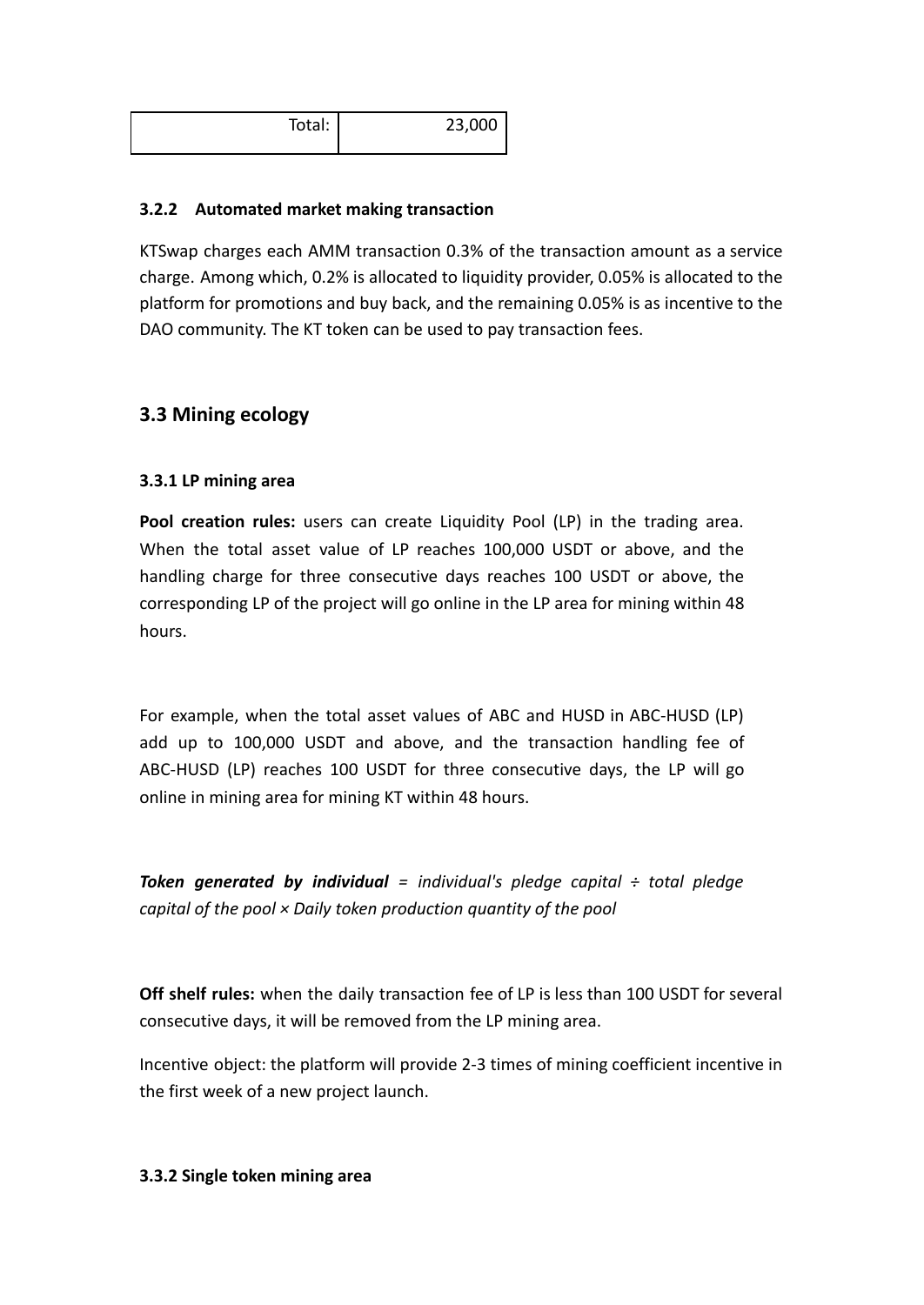What is the single excavation area? It refers to a mining area that can be mined by pledging a single currency. Users only need to pledge a single currency in this area to participate in KT mining.

In the first phase, single token mining area can launch KT mining area only.

*Token generated by individual = individual's pledge capital ÷ total pledge capital of the pool × daily token producing quantity of the pool*

Example:

Individual invested 10000HUSD in KT mining pool, that is, KT mining area will generate 10000 tokens per day. KT pool total pledged capital is 1million HUSD, then,

Individual's token producing quantity =  $10000 \div 1$  million  $\times 10000$  =  $100K$ T

# **3.4 Community self-governance Decentralized Autonomous Organization (DAO)**

#### **3.4.1 Operation principle**

Users obtain voting rights of the community by exchanging KT, and then have the ability to influence its operation mode. All transaction records are maintained on the blockchain, making the DAO completely transparent. Everyone who has bought KT can make suggestions about the future of KTSwap, and then the community votes on the proposal. When most people reach a consensus, the platform will implement the result.

#### **3.4.2 Governance model**

KTSwap uses a DAO contract for its operation. All major decisions are recorded, including but not limited to: weight parameters of the liquidity pool, handling charge ratio, buyback and destruction ratio, KT token production reduction strategy (maintaining continuous KT production reduction) etc., will be initiated and voted on by the DAO community, to ensure real decentralization.

#### **4. Blueprint - Cross-chain bridge**